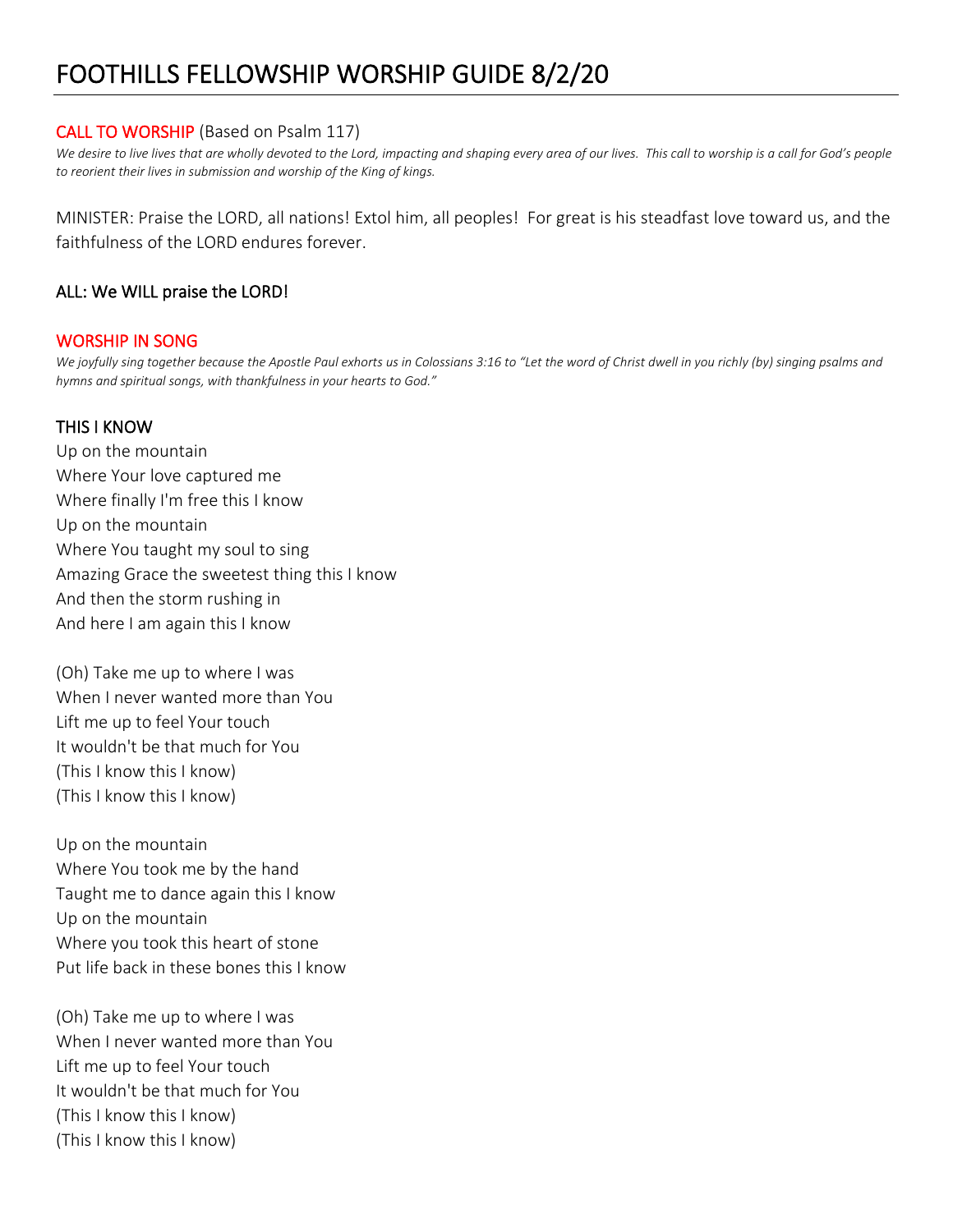## WHAT A FRIEND

Everybody has trials and temptations Everybody knows heart break isolation But we can lay our burdens down Lay our burdens down

What a friend we have in Jesus East to west my sins are gone I see grace on every horizon And forever and ever His heart is my home

Everybody has fears everybody got worries Everybody knows sorrow devastation But we can lay our burdens down Lay our burdens down

What a friend we have in Jesus East to west my sins are gone I see grace on every horizon And forever and ever His heart is my home

No more betrayal for He is faithful He fills me up and my cup runneth over No more betrayal for He is faithful How He has proven it over and over (over and oh)

What a friend we have in Jesus East to west my sins are gone I see grace on every horizon And forever and ever His heart is my home

# THERE IS A PEACE

Come weary and tired worn out from life Step out of the shadows and walk into light Come sinner or saint, slave man or free Bring blessings and offerings, then you shall see Bring blessings and offerings, then you shall see

There's a peace to settle your soul There is a peace that is calling you home

I've been tempted and shaken, tested and failed I've been so far from Jesus, too close to hell My vision's been clouded by this world's delight But I tell you we're not of this world so stand up and fight (2x)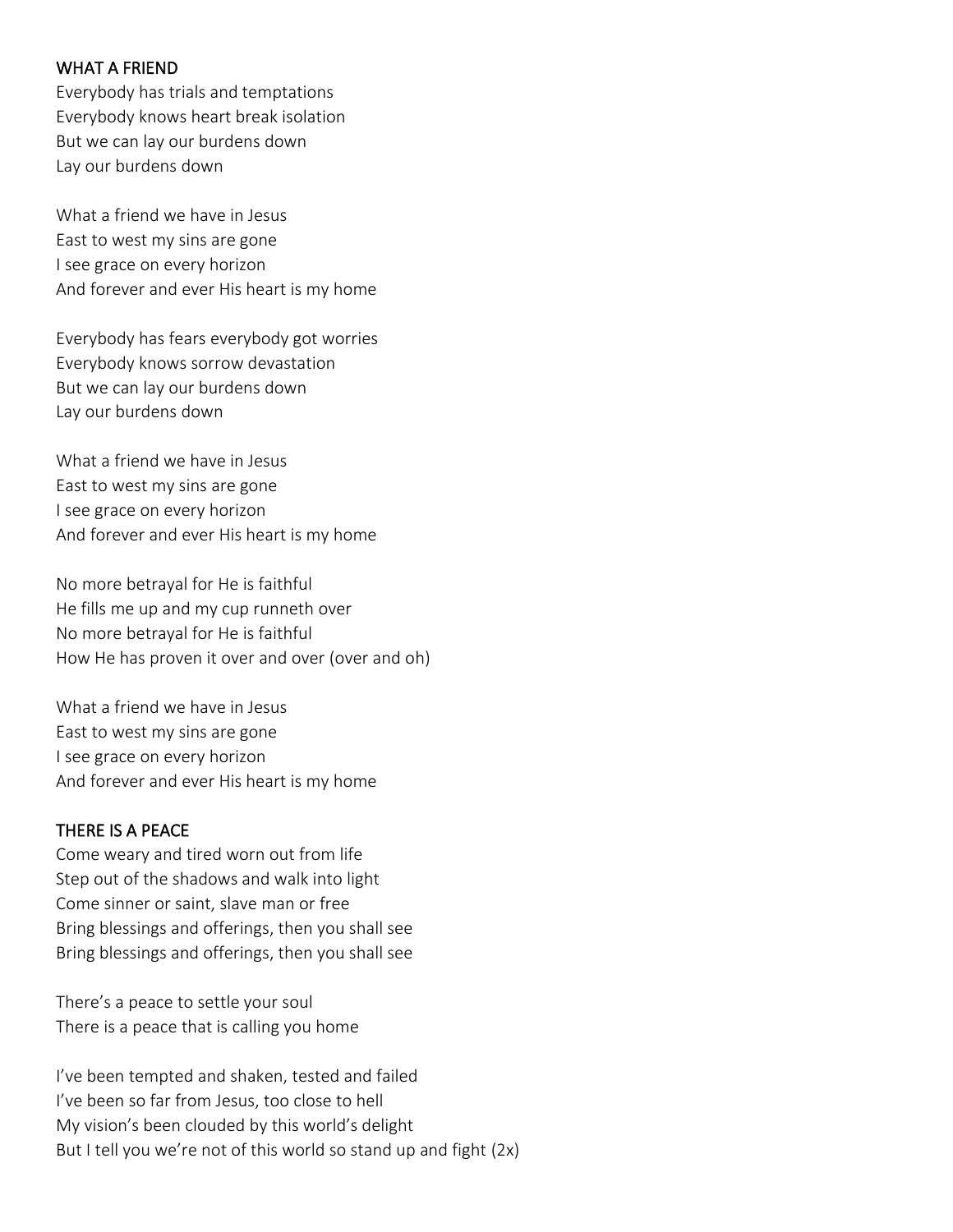There is a peace to settle your soul There is a peace that is calling you home There is a peace to settle your soul There is a peace that is calling you home There is a peace perfect and true The prince of peace is calling for you...

## CONFESSION AND ASSURANCE OF PARDON

"All have sinned and fall short of the glory of God" (Romans 3:23), but - because of the death and resurrection of Jesus - "if we confess our sins, He is *faithful and just to forgive our sins and to cleanse us from all unrighteousness" (1 John 1:9). Confession of our sin and then reveling in the assurance*  God gives us of His forgiveness through Jesus is something that God's people ought to engage in daily, and this is why we do it each week when we *gather.*

Prayer of Public Confession: Father, we confess that we have not loved you with our whole heart. We have failed in our obedience to you. We have not done your will. We have broken your law and have rebelled against your love. We have not loved our neighbors as we should, and we have not been faithful in proclaiming your gospel. Forgive us, we pray. Free us for joyful obedience through Jesus Christ our Lord. Amen.

## Assurance of Pardon (Rom 5:17)

MINISTER: Hear the promises of God to those who truly repent of their sins and trust in Christ: *For if, because of one man's trespass, death reigned through that one man, much more will those who receive the abundance of grace and the free gift of righteousness reign in life through the one man Jesus Christ.*  ALL: Thanks be to God.

## SCRIPTURE READING

*We believe the Scriptures, both Old and New Testaments, to be the inspired word of God, without error in the original writings, the complete*  revelation of His will for the salvation of men, and the divine and final authority for all Christian faith and life. Therefore, we aive the reading of *Scripture a high place in our worship services.*

## 1 John 2:28-3:3

28 And now, little children, abide in him, so that when he appears we may have confidence and not shrink from him in shame at his coming. 29 If you know that he is righteous, you may be sure that everyone who practices righteousness has been born of him.

1 See what kind of love the Father has given to us, that we should be called children of God; and so we are. The reason why the world does not know us is that it did not know him. 2 Beloved, we are God's children now, and what we will be has not yet appeared; but we know that when he appears we shall be like him, because we shall see him as he is. 3 And everyone who thus hopes in him purifies himself as he is pure.

#### SERMON

*The Benefits of Being God's Children* Pastor Mike